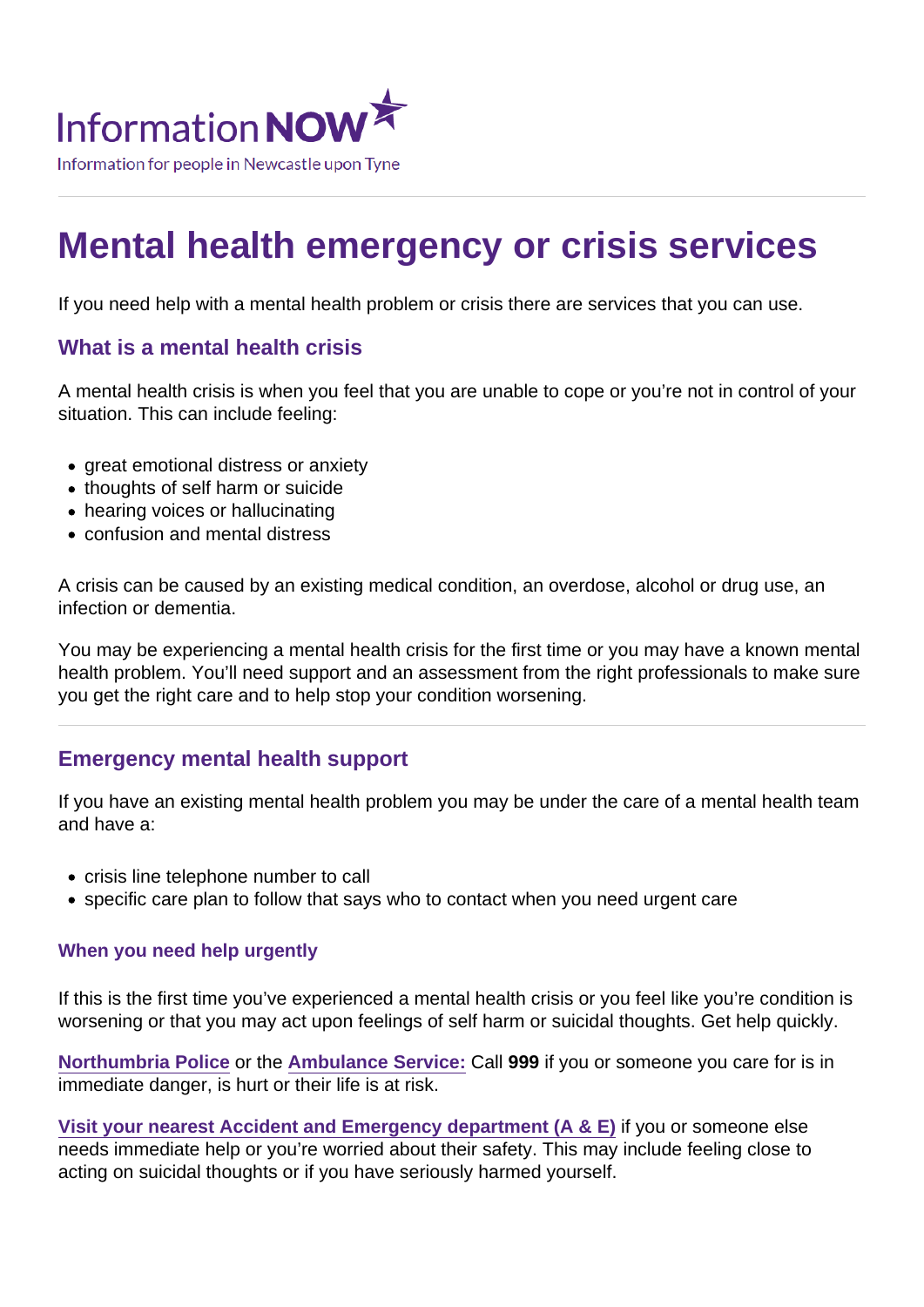[NHS 111](https://www.informationnow.org.uk/organisation/nhs-111/) deals with urgent, not life threatening, medical issues. Trained staff ask you a series of questions to understand your problem. They can then arrange for a clinician to call you, or offer support and advice over the phone. They may arrange an appointment for you at an urgent treatment centre or an ambulance if needed. This service is provided by North East Ambulance Service.

[Crisis Resolution and Home Treatment Team Newcastle and Gateshead](https://www.informationnow.org.uk/organisation/crisis-resolution-and-home-treatment-team-newcastle-and-gateshead-cumbria-northumberland-thyne-and-wear-nhs-foundation-trust/) is open 24 hours a day, 7 days a week. This is an alternative to hospital admission for people over 16 experiencing a mental health crisis. The team are experienced mental health professionals including nurses, social workers, psychiatrists and pharmacy staff. They offer mental health assessments and home treatment. The crisis team does not provide an 'emergency' service such as a 999 response.

[Community Health and Social Care Direct](https://www.informationnow.org.uk/organisation/community-health-social-care-direct-newcastle-city-council/) Emergency Duty Team (EDT) can be contacted outside of office hours for advice and support. They're on call to help with care and support emergencies including:

- safeguarding children and adults
- adult mental health care
- children and families
- emergency Mental Health Act assessments
- making sure that people are safe and cared for until a more thorough assessment of their needs can be carried out the following working day

# Telephone helplines

#### Suicide prevention helplines

If you're struggling with [suicidal thoughts or feelings](https://www.informationnow.org.uk/article/suicide/) or self harm you can talk to:

[Samaritans](https://www.informationnow.org.uk/organisation/samaritans-2/) about any feelings of distress and despair including thoughts that could lead to suicide or self harm. They offer confidential listening on their 24 hour telephone helpline or face to face without an appointment. Drop in support is available 9am to 9pm.

[Papyrus HOPELINEUK](https://www.informationnow.org.uk/organisation/papyrus/) if you're under 35 and struggling with suicidal feelings, or concerned about a young person who might be struggling, you can call them weekdays 10am to 10pm. Weekends 2pm to 10pm and bank holidays 2pm to 10pm

#### Out of hours mental health listening services

Mental health listening services give you the chance to talk through your feelings and experiences. Most helplines are confidential, free to call and available outside of office hours.

[Samaritans](https://www.informationnow.org.uk/organisation/samaritans-2/) offer confidential listening either on their 24 hour telephone helpline or face to face without an appointment. Drop in support is available 9am to 9pm.

[Tyneside and Northumberland Mind](https://www.informationnow.org.uk/organisation/mind/) has a telephone support line which offers listening,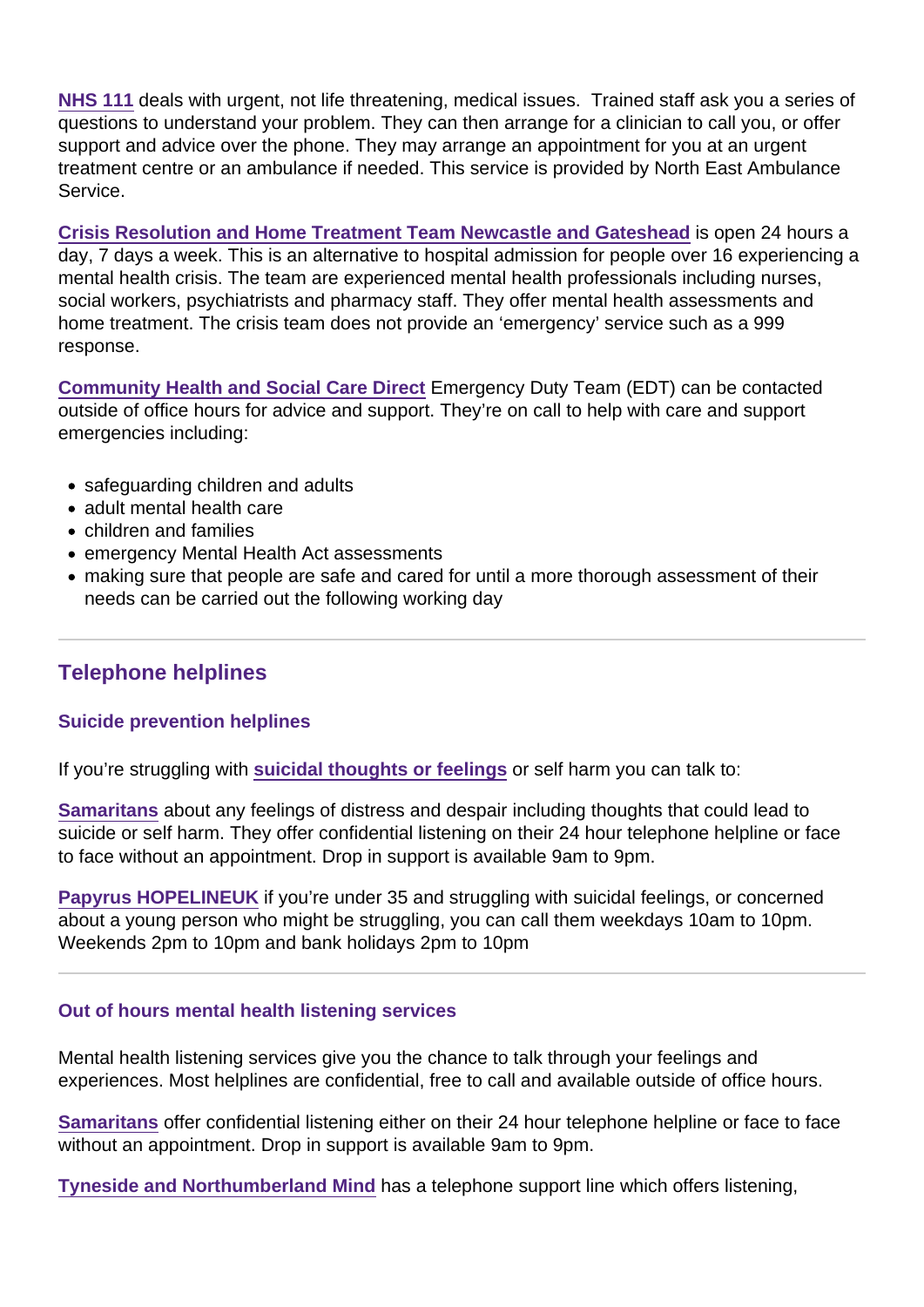practical and emotional support to anyone over 16. It's open 7 days a week 8am to 10pm.

[SANEline](https://www.informationnow.org.uk/organisation/sane-2/) is a national confidential out of hours telephone helpline that offers information, crisis care and emotional support to anybody affected by mental health problems. Interpreters are available to translate into over 100 languages.

[Mental Health Matters](https://www.informationnow.org.uk/organisation/mental-health-matters/) helpline is a confidential out of hours telephone service. They offer emotional support to anyone, including carers. They signpost to local and national mental health services.

[Shout](https://www.informationnow.org.uk/organisation/shout/) is a 24 hour, 7 days a week text service. It is free on all major mobile networks, for anyone in crisis anytime, anywhere. It's a place to go if you're struggling to cope and you need immediate help.

[CALM helpline](https://www.informationnow.org.uk/organisation/campaign-against-living-miserably-calm/) is a free and confidential helpline and web chat service for men who need to talk about their mental health, who are down or have hit a wall for any reason. They also offer information and support. Open 5pm to 12am every day of the year

#### Self help

- [Contact your GP](https://www.informationnow.org.uk/article/your-doctor-or-gp/) if you need help with your mental wellbeing
- [Cruse Bereavement Service](https://www.informationnow.org.uk/organisation/cruse-bereavement-care/) can offer help and advice by phone
- [Mind](https://www.informationnow.org.uk/organisation/mind-2/) have a range of online information and 2 telephone helplines. Info Line for general information and signposting on mental health issues. Legal Line for information and advice on mental health related law
- [Men's Health Forum](https://www.informationnow.org.uk/organisation/mens-health-forum/) provides health advice to men
- [NHS](https://www.informationnow.org.uk/organisation/nhs/) online provides health and medical advice, an online symptom checker and a directory of nearby services.
- [Patient Information Centre \(PIC\) offers](https://www.informationnow.org.uk/organisation/patient-information-centre-cumbria-northumberland-tyne-and-wear-nhs-foundation-trust/) have free self help leaflets and relaxation techniques. The booklets include questions you can ask yourself or family/friend about how they are feeling.

Read more about [Mental Health Support in Newcastle](https://www.informationnow.org.uk/article/mental-health/) on InformationNOW.

#### Housing or money problems

Money, debt or housing worries can cause mental health problems. Support is available.

[Housing Advice Centre at Newcastle City Council](https://www.informationnow.org.uk/organisation/housing-advice-centre-newcastle-city-council/) give free and confidential advice advice, if you are at risk of homelessness or have nowhere to stay. They aim to help you to stay in your home or finding other accommodation that meets your needs.

They can offer advice by phone Monday to Friday. They have an Emergency out of hours telephone service. If you have nowhere to stay tonight, contact the Housing Advice Centre. If you have nowhere to stay after 5.30pm, at weekends or bank holidays contact the out of hours service for advice.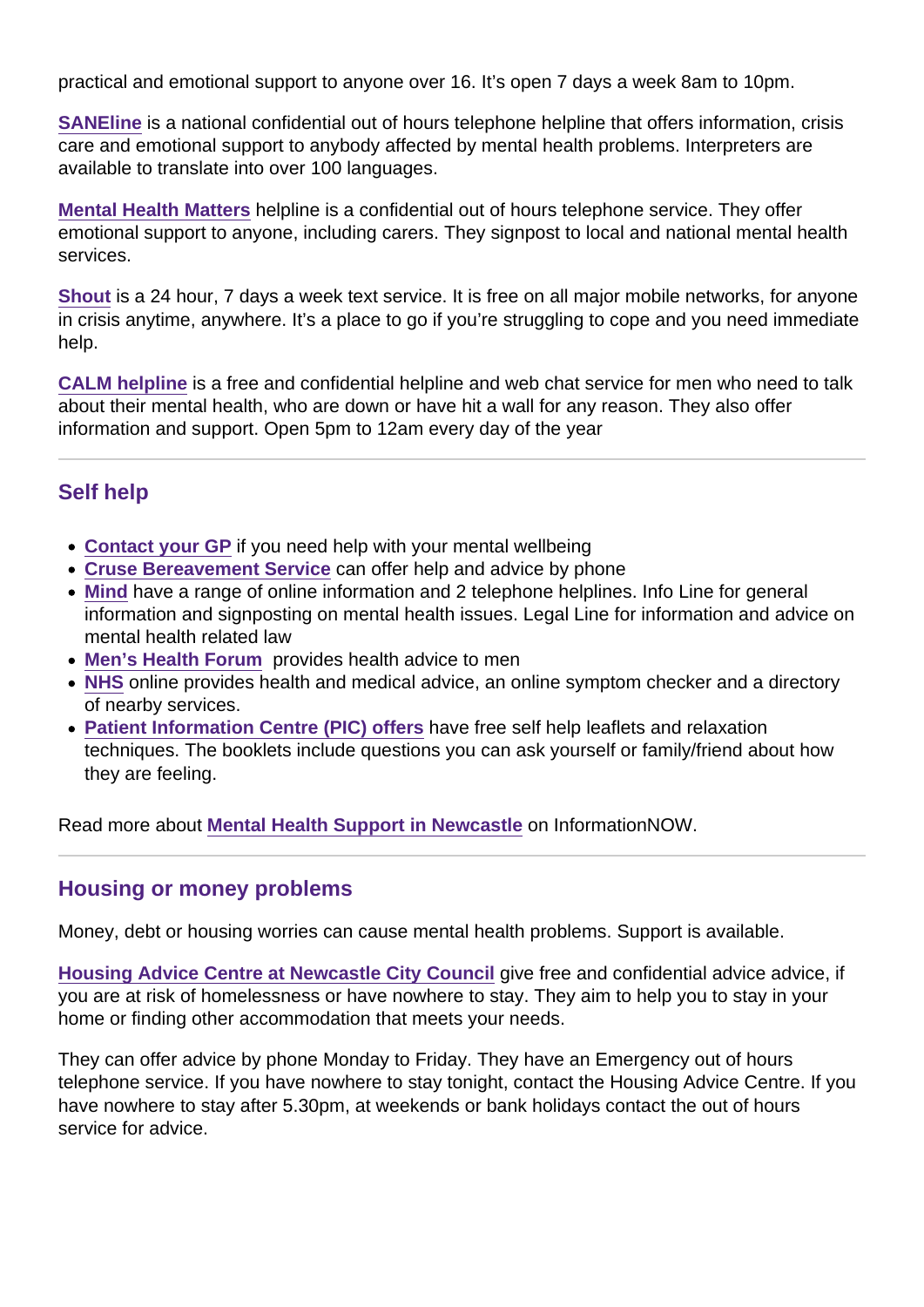[Emergency funds and support](https://www.informationnow.org.uk/article/emergency-funds-and-support/) are available in a crisis to help pay for energy bills, household items, furniture, food, travel and other essential items.

Read more on InformationNOW about [managing on a low income](https://www.informationnow.org.uk/article/managing-on-a-low-income-saving-money/) or [dealing with debt](https://www.informationnow.org.uk/article/dealing-with-debt/)

Please note – The content on this website is provided for general information only, and should not be treated as a substitute for the medical advice of your own doctor or any other health care professional. If you are feeling unwell, make an appointment to see your GP or contact [NHS 111](https://www.informationnow.org.uk/organisation/nhs-111/). In an emergency, dial 999.

Last updated: June 23, 2022

# Useful Organisations

Community Health and Social Care Direct at Newcastle City Council

Email: scd@newcastle.gov.uk

Website: <http://www.newcastle.gov.uk/health-and-social-care/adult-social-care>

Telephone: 0191 278 8377

Address: CHSCD Newcastle City Council, NE4 9LU

#### **Samaritans**

Email: jo@samaritans.org

Website: <http://www.samaritans.org/branches/samaritans-tyneside>

Telephone: 0191 232 7272

Address: Samaritan House, NE2 1QQ

# Tyneside and Northumberland Mind

Email: admin@tynesidemind.org.uk

Website: [www.tynesidemind.org.uk](/var/www/vhosts/informationnow.org.uk/httpdocs/wp-content/themes/infonow/pdf/www.tynesidemind.org.uk)

Telephone: 0191 477 4545

Address: Tyneside and Northumberland Mind, NE1 8XS

# Mental Health Concern (MHC)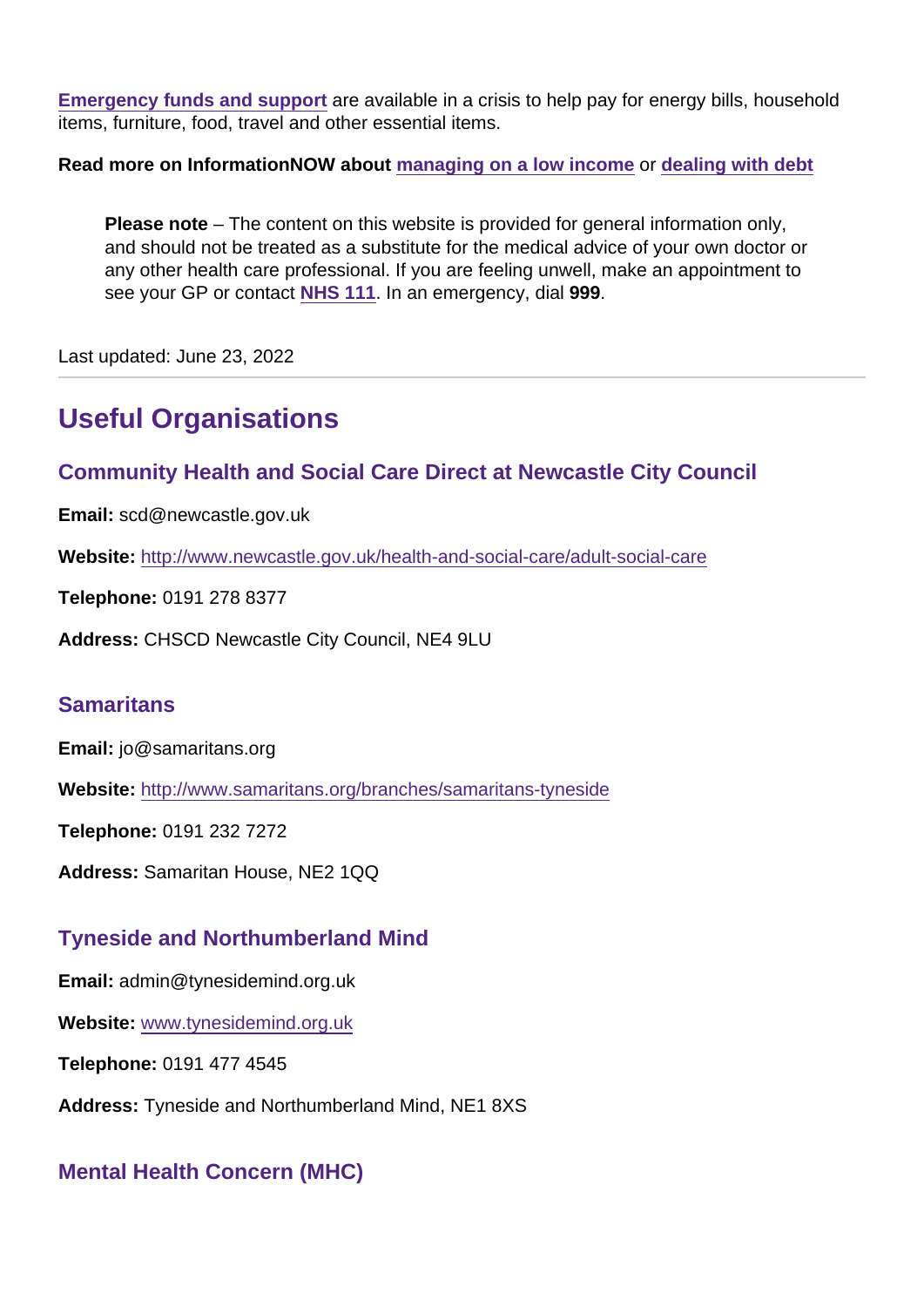Email: admin@mentalhealthconcern.org

Website: [www.mentalhealthconcern.org](/var/www/vhosts/informationnow.org.uk/httpdocs/wp-content/themes/infonow/pdf/www.mentalhealthconcern.org)

Telephone: 0191 222 0324

Address: 3rd Floor, New England House, NE1 8JW

#### SANE

Email: info@sane.org.uk

Website: [www.sane.org.uk](/var/www/vhosts/informationnow.org.uk/httpdocs/wp-content/themes/infonow/pdf/www.sane.org.uk)

Telephone: 0203 805 1790

Address: St. Mark's Studios, N7 8QJ

#### Mental Health Matters

Email: info@mhm.org.uk

Website: [www.mhm.org.uk](/var/www/vhosts/informationnow.org.uk/httpdocs/wp-content/themes/infonow/pdf/www.mhm.org.uk)

Telephone: 0191 273 4614

Address: MHM Central Office, Avalon House, SR5 3XJ

#### NHS 111

Website: [www.nhs.uk/111](/var/www/vhosts/informationnow.org.uk/httpdocs/wp-content/themes/infonow/pdf/www.nhs.uk/111)

Telephone: 0191 273 4614

#### Men's Health Forum

Email: office@menshealthforum.org.uk

Website: <http://www.menshealthforum.org.uk>

Telephone: 0330 097 0654

Address: 49-51 East Road, N1 6AH

#### Mental health rehabilitation and crisis flats

Website: [https://www.newcastle.gov.uk/social-care-and-health/care-and-support-adults/types](https://www.newcastle.gov.uk/social-care-and-health/care-and-support-adults/types-care-services/short-term-rehabilitation-services/recovery-support-team)[care-services/short-term-rehabilitation-services/recovery-support-team](https://www.newcastle.gov.uk/social-care-and-health/care-and-support-adults/types-care-services/short-term-rehabilitation-services/recovery-support-team)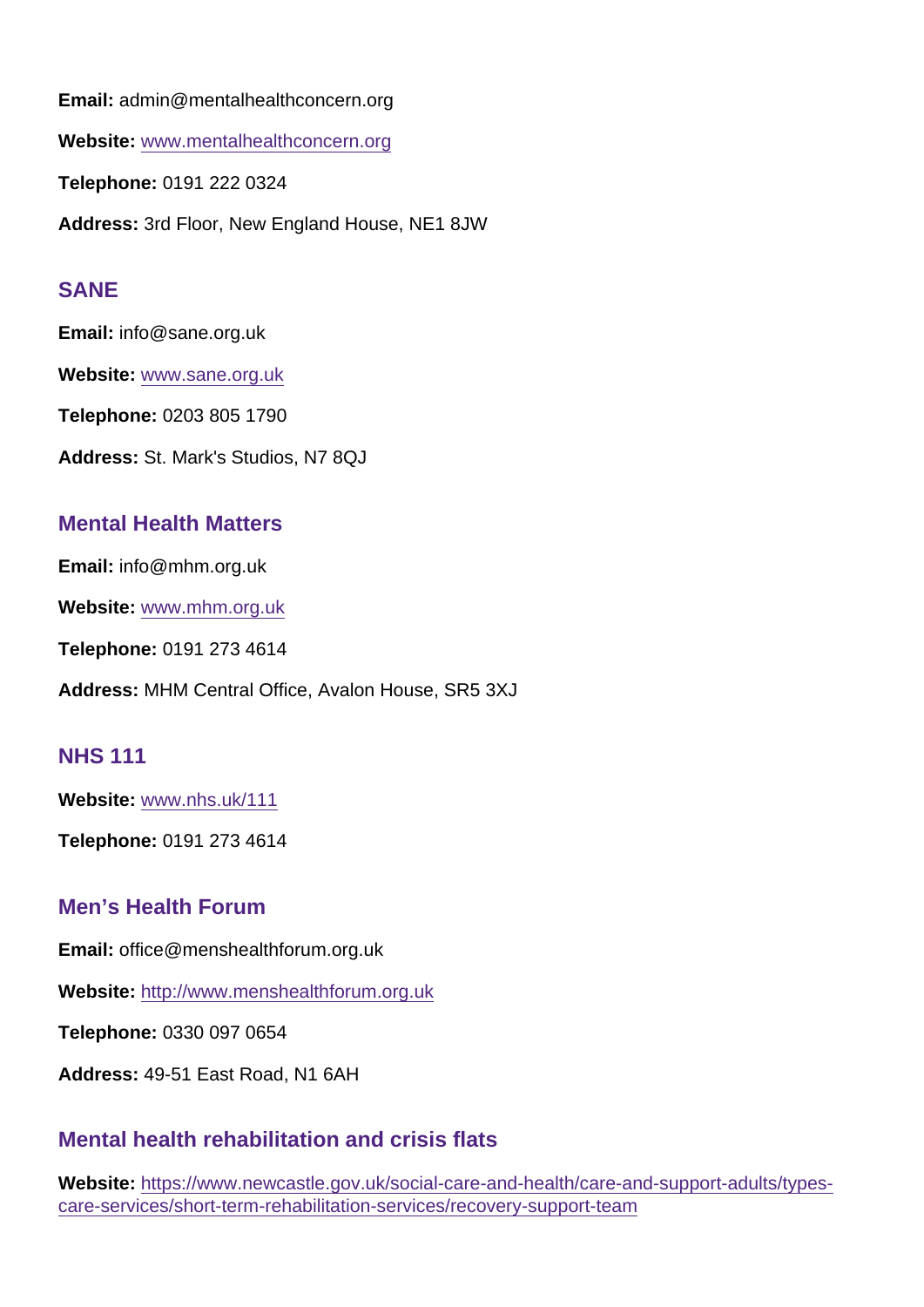Telephone: 0191 278 8202

Address: 49 Scrogg Road, NE6 4EY

Crisis Resolution and Home Treatment Team Newcastle and Gateshead – Cumbria, Northumberland, Tyne and Wear NHS Foundation Trust(CNTW)

Website: [https://www.cntw.nhs.uk/services/crisis-resolution-home-treatment-service-newcastle](https://www.cntw.nhs.uk/services/crisis-resolution-home-treatment-service-newcastle-gateshead/)[gateshead/](https://www.cntw.nhs.uk/services/crisis-resolution-home-treatment-service-newcastle-gateshead/)

Telephone: 0191 814 8899

Address: Hartside Management Suite , NE3 3XT

#### **Shout**

Email: info@giveusashout.org

Website: <https://www.giveusashout.org/>

Telephone: Text 852 58

#### Papyrus

Email: pat@papyrus-uk.org

Website: <https://papyrus-uk.org/>

Telephone: 0800 068 4141

Address: Lineva House, WA5 1AD

# Campaign Against Living Miserably (CALM)

Email: info@thecalmzone.net

Website: [www.thecalmzone.net](/var/www/vhosts/informationnow.org.uk/httpdocs/wp-content/themes/infonow/pdf/www.thecalmzone.net)

Telephone: 0203 697 9331

Address: Po Box 68766, SE1P 4JZ

#### **Mind**

Email: info@mind.org.uk

Website: <https://www.mind.org.uk/>